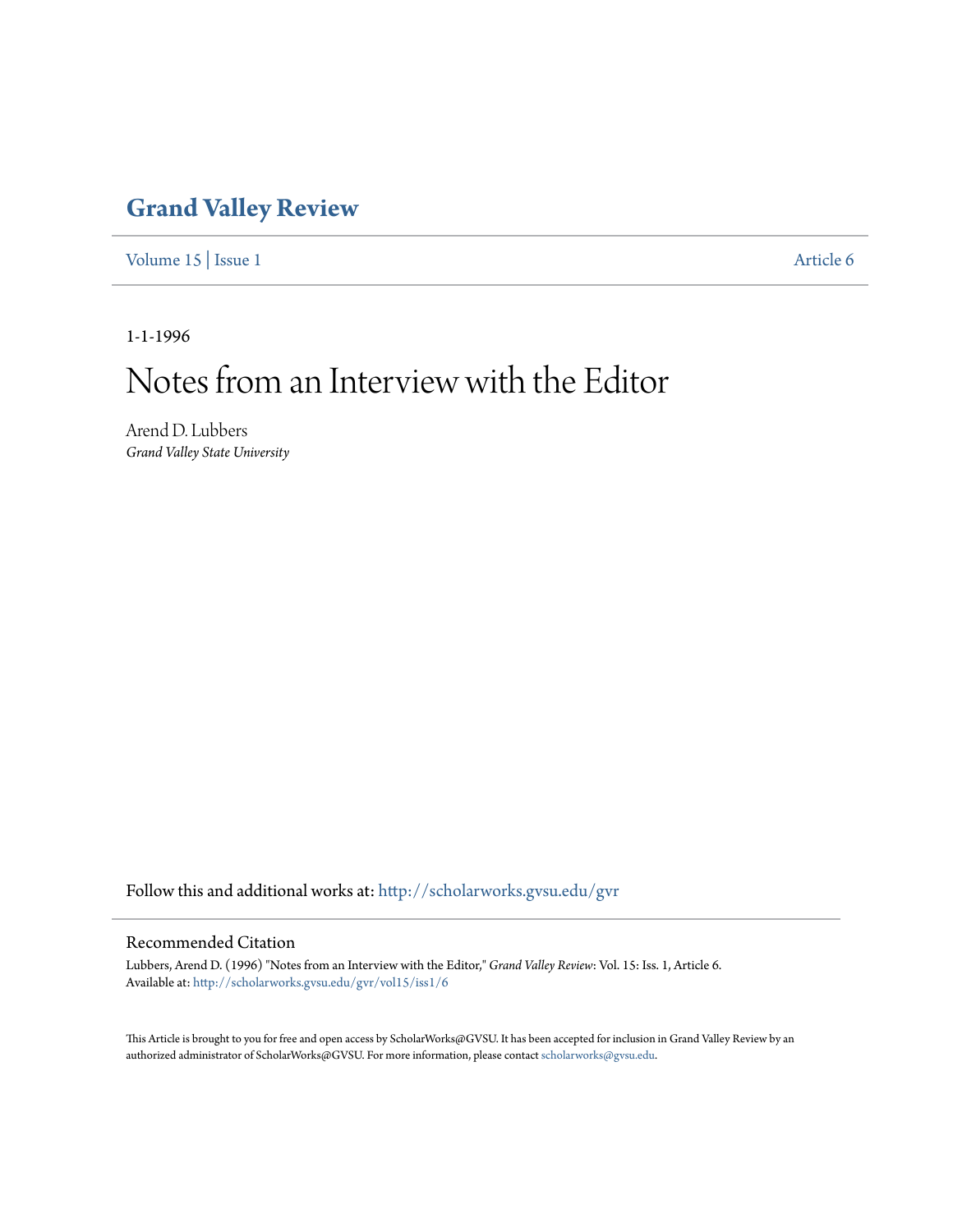## **Notes from an Interview with the Editor**

### *Arend D. Lubbers*

The most important functions of the president are clear direction and strong leadership. Of course, there are always external matters, in addition to funding, that affect the campus climate, but what the president does also affects it. Although external events have a hand in what happens to us, we can also shape our realities. I believe firmly that intangibles, like attitudes, profoundly affect the tangibles. A president must set the tone and build the ethos that affects attitudes. He must please the faculty and get them to cooperate; please the board of control, who must approve of what he does; please the citizens and get them to accept the concepts that he and the board are proposing.

I have been asked if fundraising is the most important job of a president. Of course, paying attention to finances and bringing in resources are essential; a president who didn't wouldn't last long in the job. It was particularly important in 1968, when Grand Valley wasn't growing as it was expected to and again in the late 70s and early 80s because of the economic crisis in the state. During good economic times, a university President should use the opportunity to add necessary facilities and strengthen the finances of the institution. Fundraising remains a recurring matter that has to be addressed, but it is not the main duty of a president.

Unlike presidents who are "field" oriented, I consider myself to be "institution" oriented. I was happy to come to Grand Valley because, having grown up in Ottawa County, I knew and loved the area. And although there have been opportunities for me to leave, to "move up," I have been happy to stay. As I look back on my twentyseven years as president, despite some obstacles and tribulations in the past, I still get satisfaction from having contributed to Grand Valley, to have invested myself, given myself over to this institution.

I have seen Grand Valley grow from a fledgling college that needed to establish itself to a university of good academic quality and reputation. Grand Valley has been successful because it has always had good people, committed people, people willing to cooperate and unite for the good of the institution. And because we are situated in a dynamic, growing area, we have not had to spend most of our time on cutbacks and efficiencies, but have been able to plan exciting initiatives. Unlike some other presidents, I do not have to justify the existence of this institution to its funders or listen to complaints about its effectiveness. Although I am aware of the problems of universities in other states, I am too deeply involved in and too much enjoy Grand Valley to pay a great deal of attention.

The average tenure for university presidents is five years. Some last six or ten years, and then, exhausted, change their professions, often going into business. Some are "field" or "profession" involved or oriented and are eager to move on and up, to improve their statuses at larger or more prestigious universities. Some